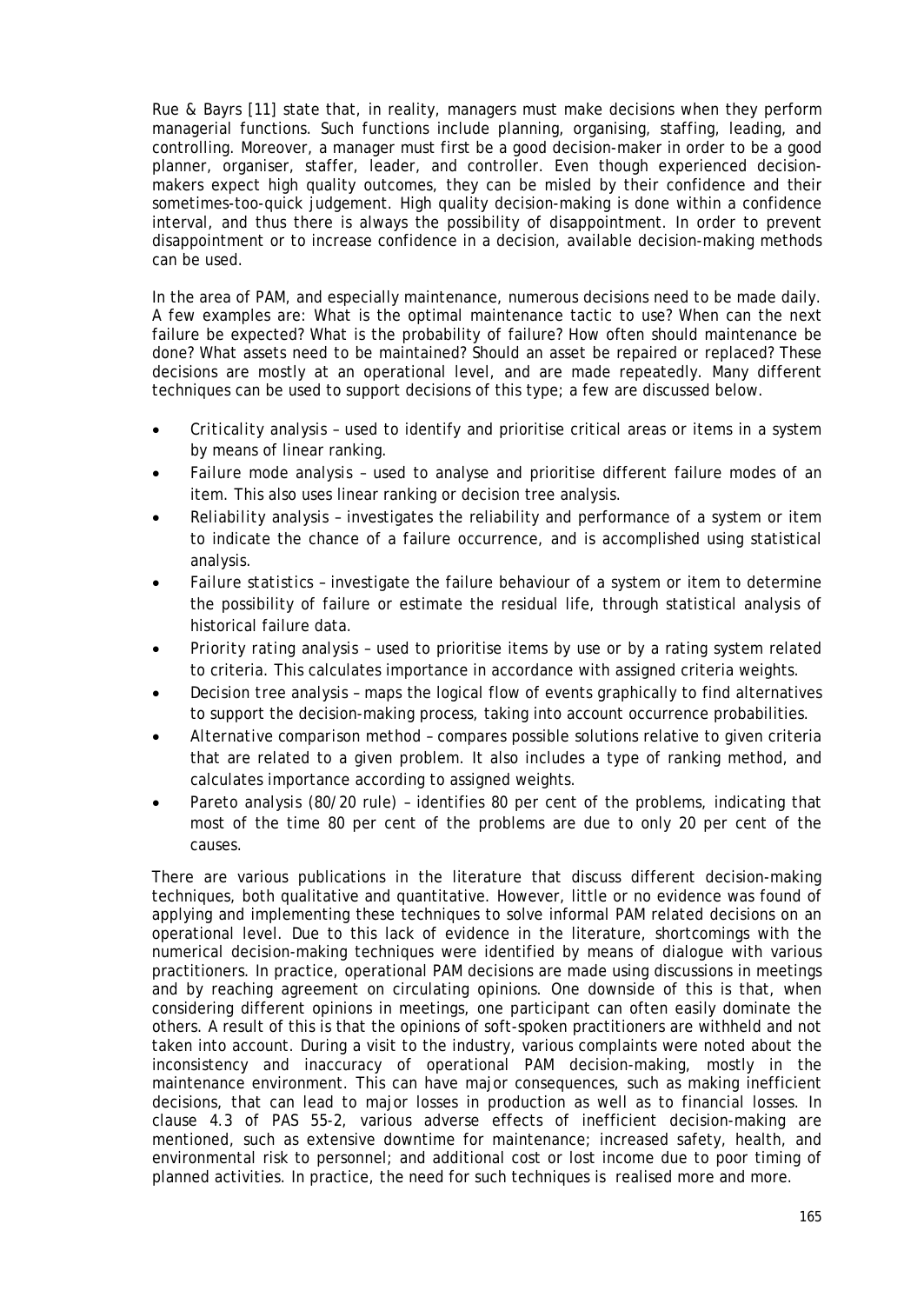### **5 MULTI-CRITERIA DECISION-MAKING IN PAM**

The need for maintenance in PAM is highlighted, together with the importance of decisionmaking, especially on an operational level. Although various mathematical decision-making techniques are available to assist the decision-making process, these techniques are not popular because time is a limited resource and they are inherently complex. In most cases, managerial decisions are based on human judgement, discussion, and previous experiences, which is not ideal.

Current decision-making techniques that are relevant to PAM decisions are mostly designed to focus only on optimising one criterion, and they neglect others. Therefore there is a need for decision-making techniques that support multiple criteria to execute PAM-related decisions effectively.

No company wants to over- or under-maintain its facilities. In either case there will be an increased production or service cost, so it is important to find an appropriate balance. It is necessary to study methods and procedures where concerns about multiple conflicting criteria can be formally incorporated into the maintenance planning process. This is required on an operational level where people can use numerical decision-making techniques without effort and without taking up too much time. Hence, the simplification of numerical decision-making techniques is emphasised. The aim is to implement simplified techniques for PAM-related decisions on an operational level.

A simplified numerical decision-making methodology for PAM-related decisions was proposed to support the decision-making process on an operational level. The purpose of this methodology is to be quick and easy to use without requiring too much effort, and it should not confuse the decision-maker. It should provide prompt and accurate results to make the use of the methodology worthwhile. Appropriate techniques for the development of this methodology are selected and combined. However, in order to select the most appropriate techniques, frequently-used decisions are identified to create a framework for the development of the methodology.

#### **5.1 Decision selection**

The questions on which the decisions selected to develop the methodology are based are:

- What assets should be maintained?
- Which asset should be maintained first?
- What failure causes the need for maintenance?
- Which failures should be treated first?
- What type of maintenance should be done?
- How urgent are the required maintenance actions?

These questions are used to formulate three objectives as a guideline to develop a simplified PAM decision-making methodology:

- 1. Identify assets that are critical to operations and that require immediate maintenance.
- 2. Prioritise the failure modes of each critical asset to address these modes in order of importance or impact.
- 3. Select the most appropriate maintenance tactic for each failure mode.

These objectives are organised in chronological order to create three methodology phases: *Identify, Prioritise,* and *Maintain*. These phases can be followed iteratively, and thus a continuous cycle is created, as shown in [Figure 1.](#page-5-0)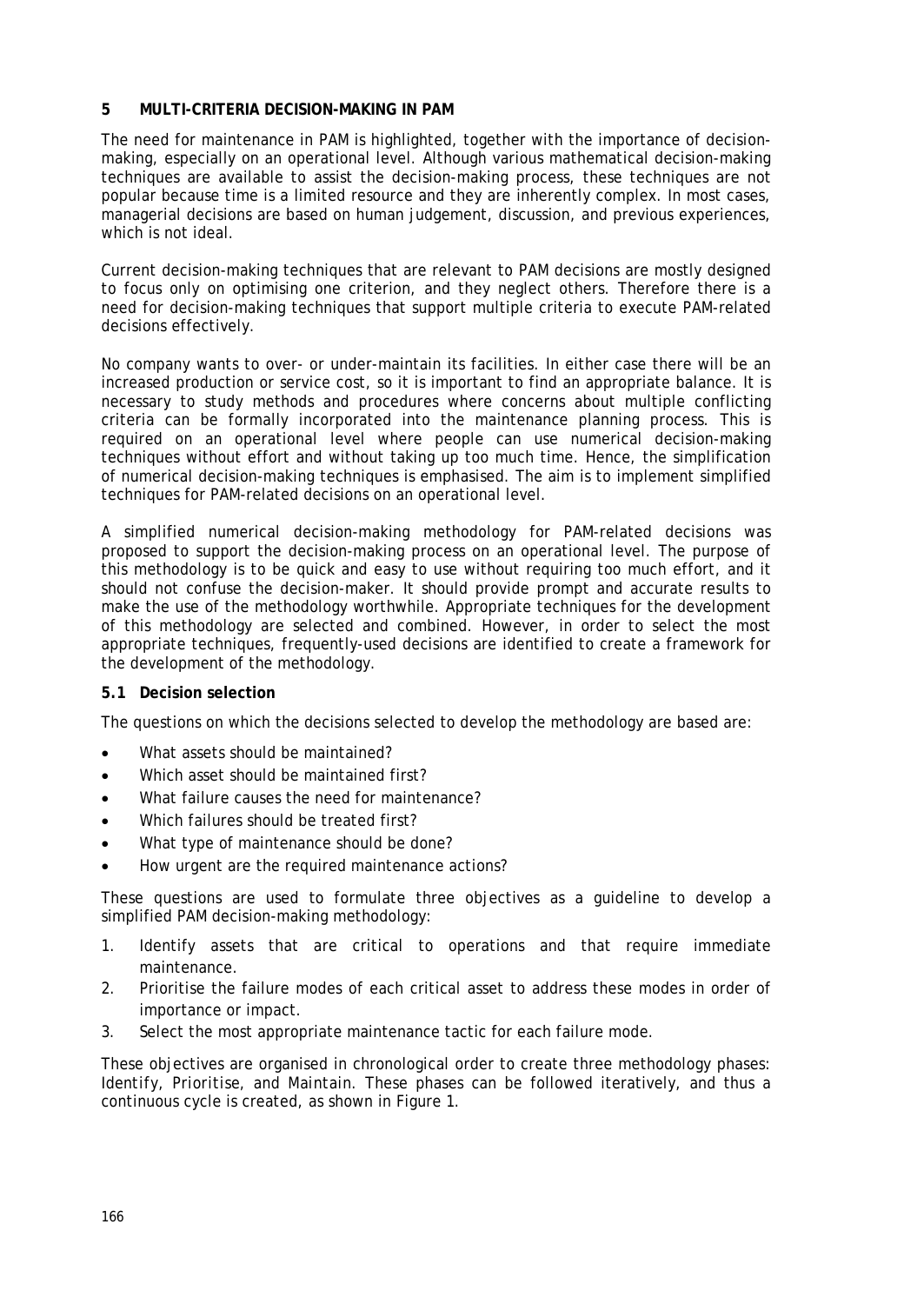

**Figure 1: PAM decision-making methodology phases**

<span id="page-5-0"></span>The first phase, *Identify*, is the critical asset identification phase in which the critical assets of a system are identified. The reason for this is to highlight the critical focus point. These assets are analysed and prioritised to identify which should be addressed first and how urgent the responses should be. The second phase, *Prioritise*, is where the failure modes of each critical asset are further investigated and prioritised according to importance. Lastly, in the third phase, *Maintain*, the most appropriate maintenance tactic is selected for each failure mode. As the failure modes are maintained in the prioritised order, other assets in the system will become critical, and thus this cycle should be repeated continuously.

# **5.2 Technique selection**

# *5.2.1 Tactical analytical hierarchal process for prioritisation (TAHPP)*

TAHPP is derived from a process called analytical hierarchal process (AHP). The AHP approach was developed by Dr Thomas L. Saaty in 1980. Saaty [12] states that the development of the AHP was triggered by the lack of decision-making methodologies that are easily understood and easily implemented to enable complex decision-making. Bushan & Rai [13] mention that the effectiveness and simplicity of this approach caused it to become rapidly and globally acknowledged in multiple disciplines. Fülöp [14] explains that an AHP is used to convert subjective data of relative importance in order to define a set of overall weights. The subjective data is obtained by comparing the attribute or alternative pairs, and determining which is more important than the other, as supported by Laininen & Hämäläinen [15]. Consequently, only two alternatives are considered at a time, and they are compared according to the given criteria.

The criteria consist of quantitative rates with qualitative descriptions, and are shown in [Table 1.](#page-5-1) Expert decision-makers are needed for this comparison because the alternatives should be understood.

<span id="page-5-1"></span>

| Rate | Qualitative<br>Scale | Description                                                                                          |
|------|----------------------|------------------------------------------------------------------------------------------------------|
|      | Equal                | The two attributes contribute equally to the criteria                                                |
| 3    | Marginally<br>strong | Experience and judgement slightly in favour of one attribute over the other                          |
| 5    | Strong               | Experience and judgement strongly in favour of one attribute over the other                          |
|      | Very strong          | An attribute is strongly favoured and its dominance demonstrated in<br>practice.                     |
| 9    | Extremely<br>strong  | The evidence favouring one attribute over another is of the highest possible<br>order of affirmation |

|  |  | Table 1: AHP rating scale adapted from Belvilaqua & Bragliab (2000) |  |  |  |
|--|--|---------------------------------------------------------------------|--|--|--|
|--|--|---------------------------------------------------------------------|--|--|--|

The comparison values are presented in an *n* x *n* square matrix, with diagonal values equal to 1. Each level of the hierarchy is compared in this manner. As mentioned, this is a top-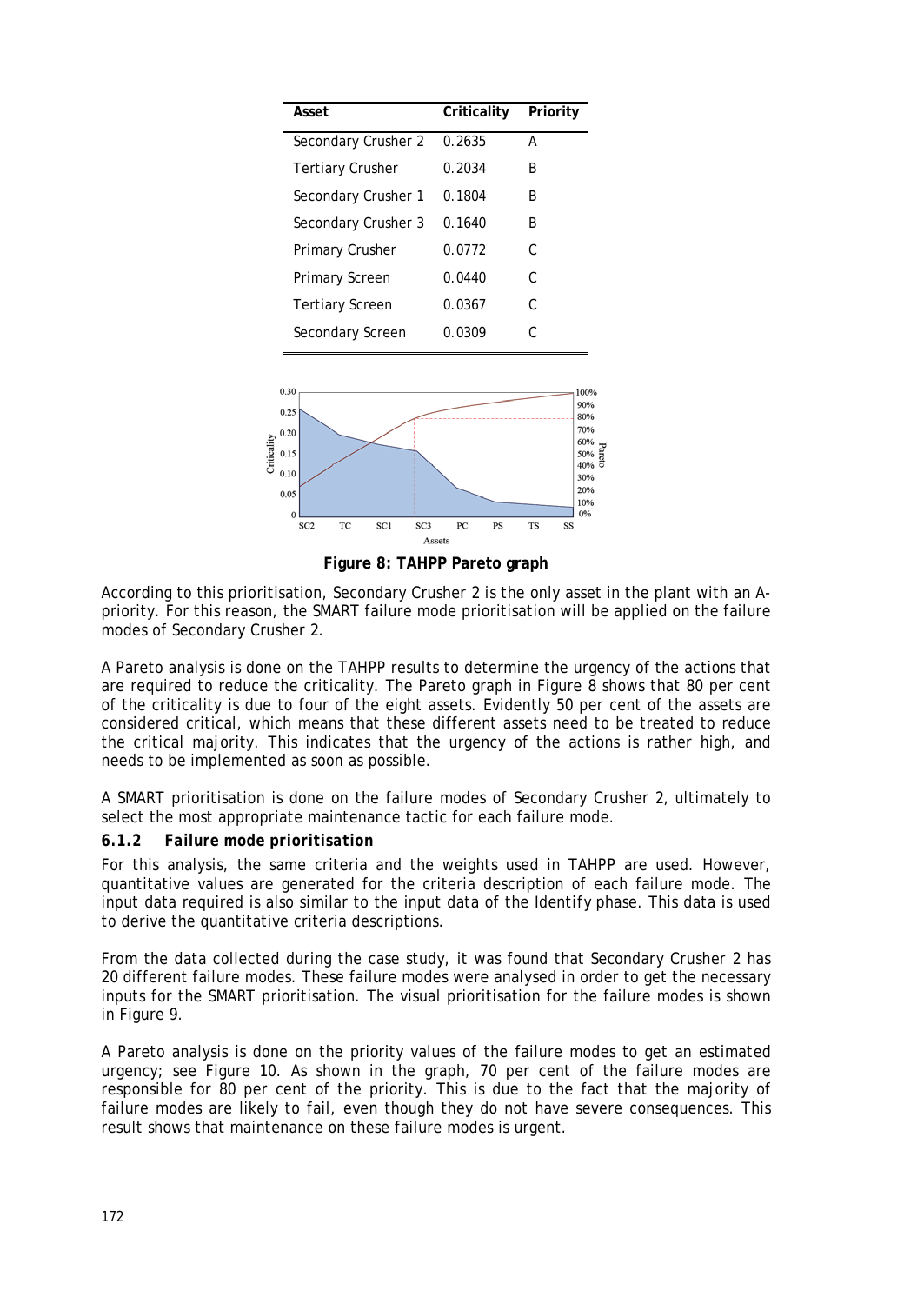

Figure 1: PAM decision-making methodology phases

The first phase, *Identify* is the critical asset identification phase in which the critical assets of a system are identified. The reason for this is to highlight the critical focus point. These assets are analysed and prioritised to identify which should be addressed first and how urgent the responses should be. The second phase, Prioritige, is where the failure modes of each critical asset are further investigated and prioritised according to importance. Lastly, in the third phase, Maintain the most appropriate maintenance tactic is selected for each failure mode. As the failure modes are maintained in the prioritised order, other assets in the system will become critical, and thus this cycle should be repeated continuously.

#### 5.2 Technique selection

#### $5.2.1$ **Tactical analytical** hierarchal process for prioritisation (TAHPP)

TAHPP is derived from a process called analytical hierarchal process (AHP). The AHP approach was developed by Dr Thomas L. Saaty in 1980. Saaty [12] states that the development of the AHP was triggered by the lack of decision-making methodologies that are easily understood and easily implemented to enable complex decision-making. Bushan & Rai [13] mention that the effectiveness and simplicity of this approach caused it to become rapidly and globally acknowledged in multiple disciplines. Fülöp [14] explains that an AHP is used to convert subjective data of relative importance in order to define a set of overall weights. The subjective data is obtained by comparing the attribute or alternative pairs, and determining which is more important than the other, as supported by Laininen & Hämäläinen [15]. Consequently, only two alternatives are considered at a time, and they are compared according to the given criteria.

The criteria consist of quantitative rates with qualitative descriptions, and are shown in Table 1. Expert decision-makers are needed for this comparison because the alternatives should be understood.

| Rate | Qualitative<br>Scale | Description                                                                                          |
|------|----------------------|------------------------------------------------------------------------------------------------------|
|      | Equal                | The two attributes contribute equally to the criteria                                                |
| 3    | Marginally<br>strong | Experience and judgement slightly in favour of one attribute over the other                          |
| 5    | Strong               | Experience and judgement strongly in favour of one attribute over the other                          |
|      | Very strong          | An attribute is strongly favoured and its dominance demonstrated in<br>practice.                     |
| 9    | Extremely<br>strong  | The evidence favouring one attribute over another is of the highest possible<br>order of affirmation |

The comparison values are presented in an  $n \times n$  square matrix, with diagonal values equal to 1. Each level of the hierarchy is compared in this manner. As mentioned, this is a top-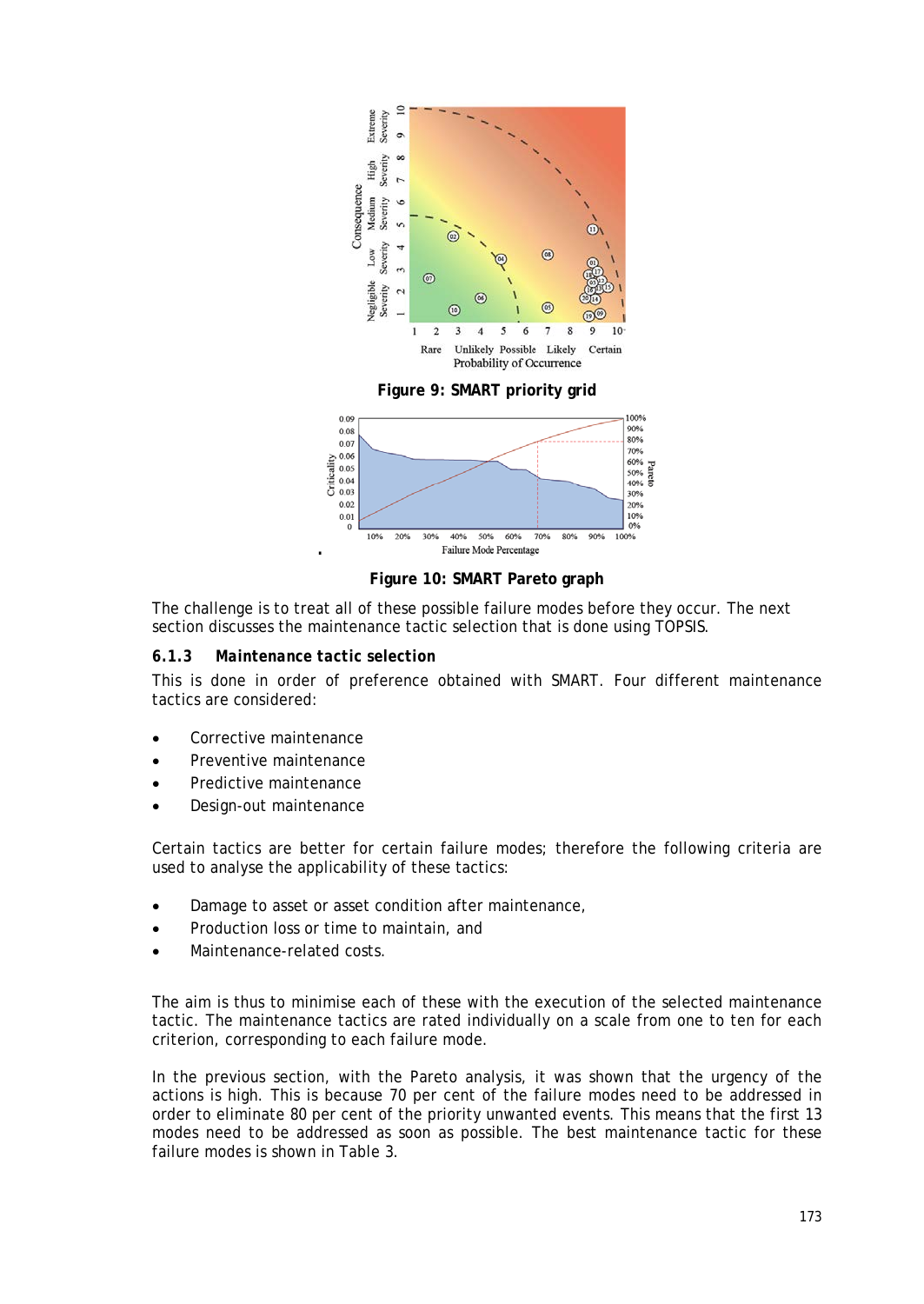#### A SIMPLIFIED NUMERIC AL DECISION-MAKING METHODOLOGY FOR PHYSICAL ASSET MANAGEMENT DECISIONS

# S. Burnett<sup>1</sup> & P. J. Vlok<sup>2</sup>

#### Department ofIndustrial Engineering University of Stellenbosch, South Africa <sup>1</sup>Sulene.burnett@daimler.com<sup>2</sup>pjvlok@sun.ac.za

#### ABSTRACT

The management of physical assets has become a popular field recelyt and is acknowledged in many disciplines worldwide. Physical Asset Management (PAM) is a complex subject that requires the participation of many disciplines. Maintenance management, together with accurate and effective decision aking, is vital for achieving successful PAM

The primary objective of this research project was to identify the possibility of simplifying maintenancerelated decisionmaking. With the focus on numerical decisiomaking techniques, the secondary objective was to investigate the practicality and ability of combining appropriate techniques to create an edy useable and understandable methodology to support maintenancerelated decisions.

The results confirm the practicality and ustility of a simplified numerical decision-making methodology. By concentrating on the core operational questions related to maintenance, and by combining the most appropriate techniques, a simplified numerical decisionaking methodology can ease the decision-making process on an operational level. This can accomplish successful PAMn a proactive, preventive and simplified manner.

#### **OPSOMMING**

Die onderwerp van Fisiese Bate Bestuur (FBB) hen gewilde navorsingseld geraak oor die afgelope paar jaar. FBB is 'n komplekse onderwerp en vereis insette van verskeie dissiplines. Effektiewe bestuur van instandhouding sowel as doeltreffende besluitneming is noodsaaklik vir suksesvolle FBB.

Die primêre doel van hierdie navorsingsprojek was om dieoontlikheid van vereenvoudigde besluitneming met betrekking tot instandhouding te ondersoek. Met die faus op numeriese besluitnemingstegnieke was die sekondêre doel om die praktiese toepassing van 'n gepaste tegniekkombinasie te ondersoek om uiteindelikn maklike, bruikbare en verstaanbare tegniekkombinasie te skep wat instandhoudingverwante besluite kan ondersteun.

Die resultate bevestig die bruikbaarheid vann' eenvoudige numeriese besluitnemigs tegniek-kombinasie om die besluitnemingsproses op operasionele vlak teerlig. Deur te konsentreer op instandhouding verwante kern operasionele vrae, en deur die mees gepaste tegnieke te kombineer, kan n vereenvoudige numeriese besluitnemingsmetodoling die besluitnemingsproses op operasionele vlak verlig. Dit kan FBB suksesvol oppro-aktiewe, voorkomende en vereenvoudige manier uitvoer.

The author was enrolled for an M Eng (Industrial) degree in the Department of Industrial Engineering, Stellenbosch University. Corresponding author